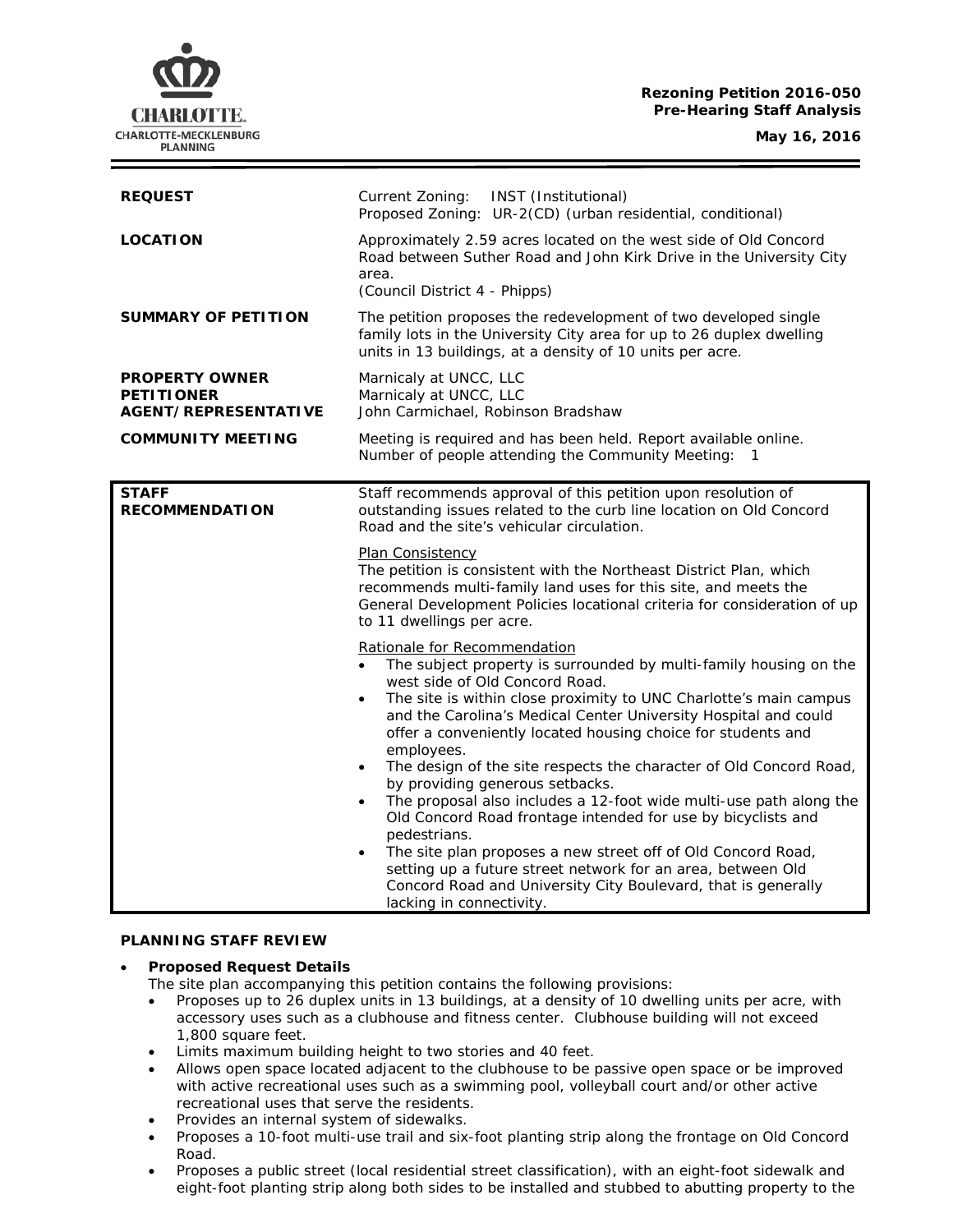west. Vehicular access points into the site from this new public street may be gated at the option of the petitioner.

- Provides reverse angled on-street parking along the proposed public street.
- Provides building elevations reflecting views from the front, side and rear.
- Limits primary exterior building materials to brick and stone. Vinyl is not permitted as an exterior building material except it may be utilized on the soffits, trim and railings and vinyl windows may be installed.
- Proposes two vehicular access points on Old Concord Road.
- Provides an enclosure for dumpster and recycling.
- Requires a bus stop waiting pad for a future bus stop on Old Concord Road be constructed prior to the issuance of a certificate of occupancy for the first new building to be constructed.
- Provides that additional property needed to extend the existing right-of-way for Old Concord Road be dedicated and conveyed to the City of Charlotte prior to the issuance of a certificate of occupancy for the first new building to be constructed.
- Provides a minimum four-foot separation between the back of a sidewalk or a multi-use path and a building entrance.
- Provides that all entrances into duplex dwelling units be located a minimum of 12 inches above the grade of the adjacent sidewalk.
- Provides that the Petitioner will install large maturing evergreen trees on the site side of an existing fence on an abutting parcel immediately to the south of the site if the petitioner obtains written permission from the owner.

## • **Existing Zoning and Land Use**

- The subject property is developed with two single family detached dwellings.
- Surrounding properties between the west side of Old Concord Road and University City Boulevard are zoned INST (institutional), INST(CD) (institutional, conditional), R-9MF(CD) (multi-family residential, conditional), R-4 (single family residential), R-17MF (multi-family residential), R-12 MF (multi-family residential) and O-1(CD) (office, conditional).
- Land uses include single family dwellings, multi-family apartments and condominiums, a child care center and two religious institutions.
- A rail line runs parallel with Old Concord Road, and to the east of Old Concord Road exist single family residential dwellings in R-3 and R-5 (single family residential) zoning.
- See "Rezoning Map" for existing zoning in the area.

### • **Rezoning History in Area**

• Petition 2014-61 approved a site plan amendment for 10 acres located on the south side of Suther Road between Old Concord Road and Sandburg Avenue to allow 70,888 square feet of building area through redevelopment of existing buildings, building additions and/or new buildings associated with a religious institution.

### • **Public Plans and Policies**

- The *Northeast District Plan* (1996) recommends multi-family residential uses for this site.
- The *General Development Policies* (GDP) provides policy guidance for evaluating proposed residential densities greater than four units per acre. The petition meets the *General Development Policies* locational criteria for consideration of up to 11 dwellings per acre as illustrated in the table below.

| <b>Assessment Criteria</b>         | Density Category - up to 11 DUA |
|------------------------------------|---------------------------------|
| Meeting with Staff                 | (Yes)                           |
| Sewer and Water Availability       | 2 (CMUD)                        |
| Land Use Accessibility             | $3$ (High)                      |
| <b>Connectivity Analysis</b>       | 4 (Medium-High)                 |
| Road Network Evaluation            | O(No)                           |
| Design Guidelines                  | 4 (Yes)                         |
| Other Opportunities or Constraints | ΝA                              |
| <b>Minimum Points Needed: 12</b>   | <b>Total Points: 14</b>         |

# • **TRANSPORTATION CONSIDERATIONS**

- This site has direct access to an existing minor thoroughfare that parallels the Norfolk-Southern Railroad. This plan complies with the general transportation policy goals, including creating a local street network and implementing bicycle and pedestrian facilities. CDOT has not identified any negative impacts to the transportation facilities in the area. However, CDOT and the petitioner have not yet come to an agreement on the proposed one-way circulation.
- **Vehicle Trip Generation:**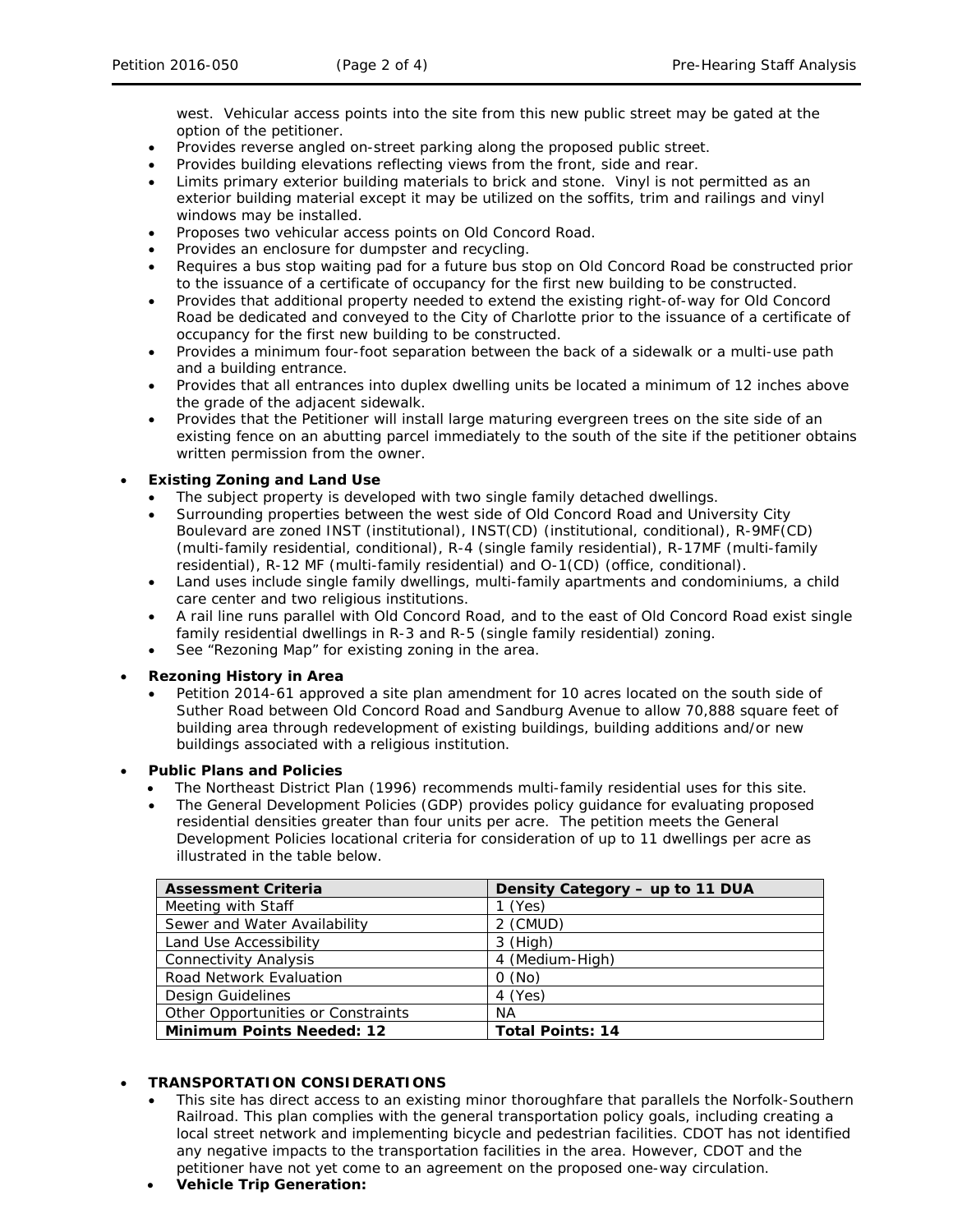Current Zoning:

Existing Use: 29 trips per day (based on 2 single family dwellings). Entitlements: Too many uses to determine trips per day in the INST (institutional) district. Proposed Zoning: 200 trips per day (based on 26 duplex dwelling units).

**DEPARTMENT COMMENTS** (see full department reports online)

- **Charlotte Area Transit System:** No issues.
- **Charlotte Department of Neighborhood & Business Services:** No issues.
- **Charlotte Fire Department:** No issues.
- **Charlotte-Mecklenburg Schools:** The development allowed under the existing zoning would generate one student, while the development allowed under the proposed zoning will produce three students. Therefore, the net change in the number of students generated from existing zoning to proposed zoning is two students. The proposed development is not projected to increase the school utilization (without mobile classroom units) for Newell Elementary (131%), Martin Middle (87%) and Vance High (116%)
- **Charlotte-Mecklenburg Storm Water Services:** No issues.
- **Charlotte Water:** Charlotte Water currently does not have water system availability via a water distribution main. The closest water distribution main is approximately 900 feet south of the property at the intersection of Old Concord Road and Suther Road. The applicant should contact Charlotte Water's New Services at (704) 432-5801 for more information regarding accessibility to water system connections. Charlotte Water currently has sewer system availability for the rezoning boundary via an existing eight-inch sewer main located along Old Concord Road.
- **Engineering and Property Management:** No issues.
- **Mecklenburg County Land Use and Environmental Services Agency:** Development of this site may require submission of an asbestos Notification of Demolition and Renovation to Mecklenburg County Air Quality (MCAQ) due to possible demolition or relocation of an existing structure. A letter of notification and the required forms have been mailed directly to the petitioner by MCAQ.

Ground Water Services records indicate a contamination site(s) exist on or within 1,500 feet of the properties included in the petitions. An established Area of Regulated Groundwater Usage (ARGU) as defined by the Mecklenburg County Groundwater Well Regulations extends 1,500 feet around the contamination sites. In ARGU where municipally supplied water is available, water supply wells for water supply, irrigation or open loop geothermal systems may not be permitted or constructed on or within 1,000 feet of contamination sites. Wells may be permitted with special construction and sampling requirements between 1,000 and 1,500 feet of contamination sites.

• **Mecklenburg County Parks and Recreation Department:** No issues.

#### **OUTSTANDING ISSUES**

Transportation

- 1. The proposed zoning district has a setback measured from an existing or proposed future curbline. The location of the future back of curb along the site's Old Concord Road frontage needs to be 35.5 feet as measured from the existing edge of pavement on the east side of Old Concord Road. This curbline should be constructed with the petition and right-of-way dedicated to include two feet behind the permanent sidewalk location.
- 2. CDOT does not support the proposed one-way circulation plan that requires drivers to use Old Concord Road to access the site's parking from a certain driveway. The site plan needs to be revised so that the proposed surface parking aisles and angle parking spaces conform to a two-way traffic flow throughout the site.

### **Attachments Online at www.rezoning.org**

- Application
- Site Plan
- Locator Map
- Community Meeting Report
- Department Comments
	- Charlotte Area Transit System Review
	- Charlotte Department of Neighborhood & Business Services Review